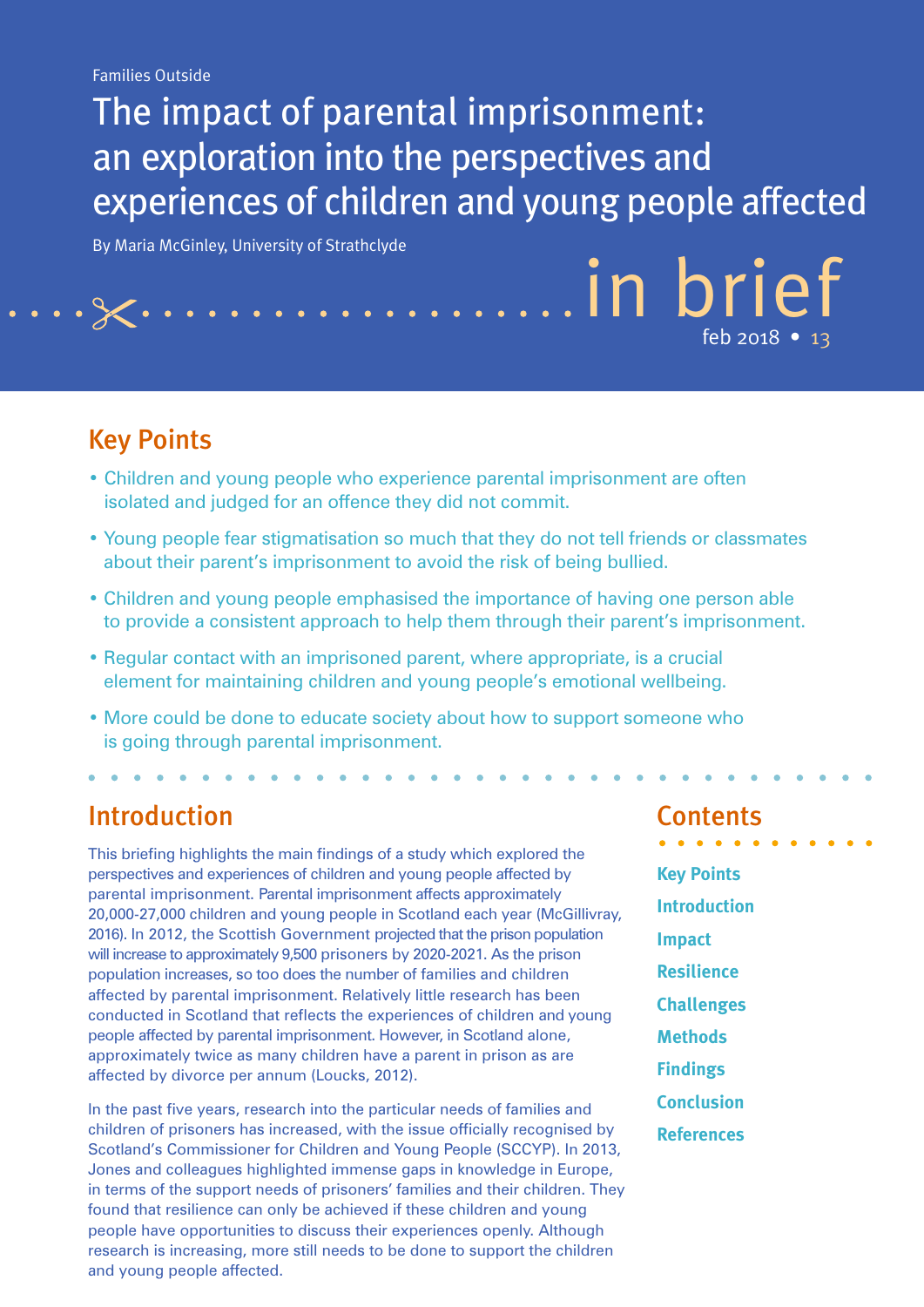### What do we know about the impact of parental imprisonment on families?

Despite increased participation in policy and practice, children who are affected by parental imprisonment remain a 'hidden group' in society (McGillivray, 2016). This means that few accurate or reliable statistics on children of prisoners exist. Challenges of parental imprisonment for children and young people include: housing and care arrangements, schooling, victimisation, substance misuse, and risk of future offending (Loureiro, 2010). Even with such challenges, some children and young people may benefit from a parent's imprisonment. For example, some may feel a sense of hope or relief if they are no longer subjected to domestic violence or parental substance misuse. Others may have a chance to build upon their strengths and resilience through their parent's time in prison. In general though, research tends to focus on the negative effects of parental imprisonment.

#### How can we promote resilience in children and young people?

Regular contact with an imprisoned parent, where appropriate, is a crucial element for maintaining children and young people's emotional wellbeing and their capacity for resilience, as evidenced in the European COPING Project. Jones et al. (2013) recognise that when children are able to open up about their experiences, it reduces their anxiety and lessens feelings of isolation associated with parental imprisonment. Building resilience can only be achieved if children and young people have opportunities to discuss their experiences openly (*ibid.* 2013).

## What challenges do children and young people face?

Two of the most significant challenges for children of prisoners are stigma and secrecy. Jones et al. (2013) found that, for many children and young people, the loss of their parent is sudden, stigmatised, and unrecognised. Children of Prisoners Europe (COPE) (2013) suggests that stigma can make a child or young person feel like they have to hide the fact that their mother or father is in prison. Families often keep secrets to hide their loved one's imprisonment from the local community including friends, neighbours, and particularly from social services (Jones et al, 2013). Lourerio (2010) suggests that children and young people have different levels of understanding and have been told different reasons for their parent's imprisonment. However, if a child or young person discovers they have been lied to, it may lead to a loss of confidence or mistrust. Families of prisoners have been known to 'clench on' to secrets: "parents from children; parents from the world; children from the world" (SCCYP, 2011: 8). This culture of secrecy between families can prevent the child or young person from receiving the support they need.

### **Methods**

For this study, one-to-one interviews were conducted with six children and young people who voluntarily agreed to take part in the research. The five female and one male participants were aged between 13 and 26 years old and lived in Central Scotland. All had a biological father who was currently, or had in the past, served a prison sentence, and one young person's mother had also served time in prison. Parents' sentences ranged from one year, to life imprisonment. Open-ended questions were asked to allow the participant to respond in their own words. Participants were given time to think about what they wanted to say to ensure they felt at ease. Participants were recruited through two existing support services, which were carefully selected to ensure that the children and young people had access to appropriate support. Participants highlighted that building a trustbased relationship with them was one of the most significant aspects in the recruitment process.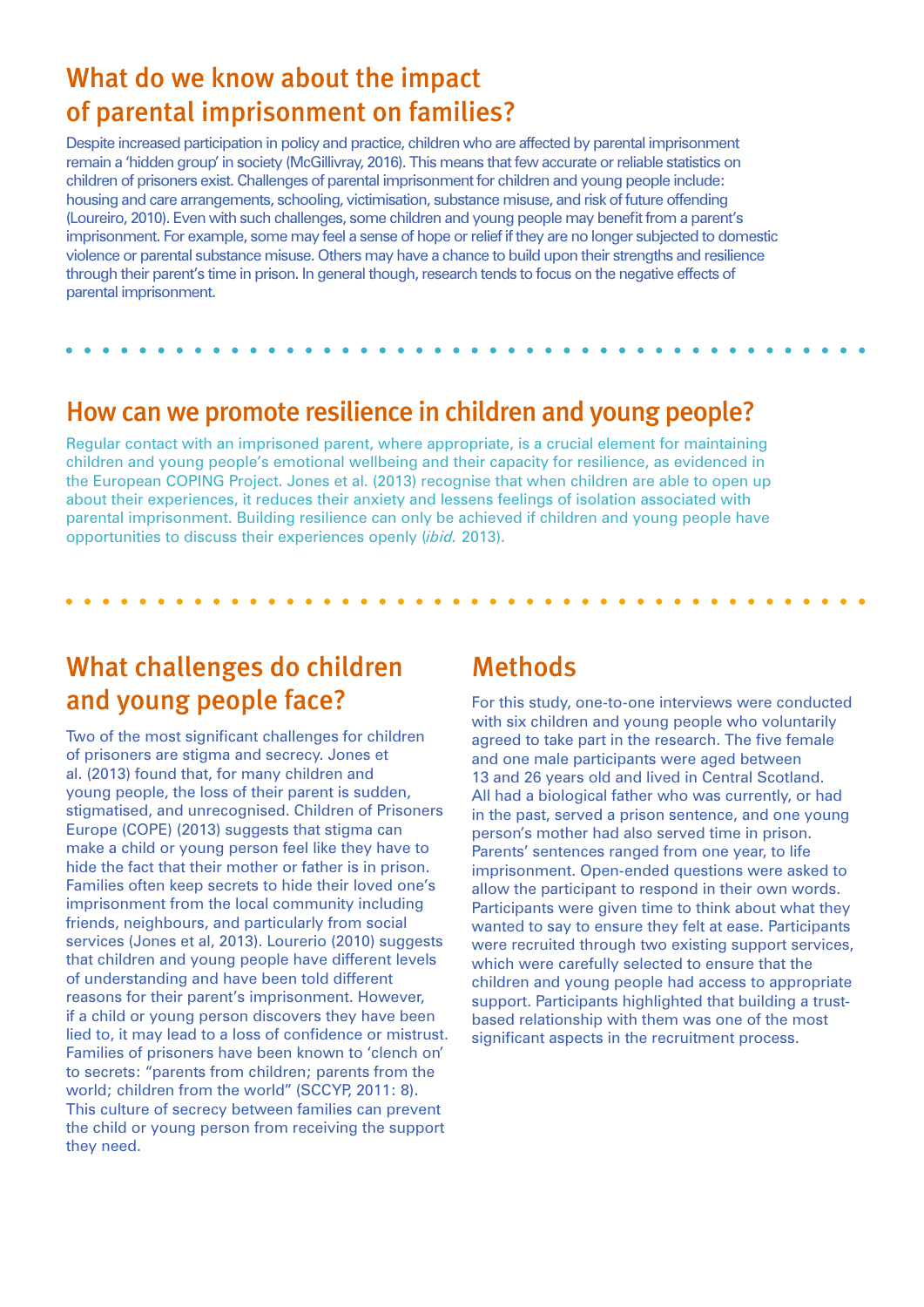# Findings

In line with previous research (Loureiro, 2010), this study uncovered a number of challenges children and young people who experience parental imprisonment face.

One of the most common challenges participants cited was having to grow up too fast. Four out of six said that they felt like maturity was 'forced upon them'. They reported that they had to take responsibility for younger siblings and their caregivers at a very young age. All six participants lived with their parent before their imprisonment; however, two were subjected to violence in their households. These two participants described described how they often put other people's emotions and needs before themselves. One stated: "He attacked people in front of us all the time… he broke in to my house with a lot of weapons on him. It was survival mode, at 8 years old I was doing the shopping, cooking and cleaning. I had no choice." (Male, age 26)

Growing up in a violent household made these participants more protective of younger siblings, as they had to manage high pressure situations at a very young age.

Participants felt that feelings of stigma and having to keep secrets were amongst the most difficult challenges. They expressed feeling uncomfortable when sharing their story with their friends and said it was 'normal' to tell lies to cover up the truth about their family. All six participants said that they felt they had to keep their parent's imprisonment a secret. One of the main reasons, according to participants, was the stigma surrounding imprisonment. As one put it:

"When you have this situation at home, you don't really want to let everyone else know about it … you just naturally learn not to tell people. You just get used to telling lies, like 'white lies' you could call them, and hide the fact that your dad is away in prison…" (Female, age 18)

The young people expressed that coping with secrecy and stigma on a long-term basis ultimately had a negative effect on their emotional and social wellbeing. Children and young people express being judged as one of the most difficult aspects of stigma (McGillivray, 2016). Some feared being judged so much that they did not tell friends or classmates in school about their parent's imprisonment to avoid the risk of being bullied or singled out. One participant felt that she experienced a lack of trust and found it hard to disclose any information to people other than her family. This is particularly prevalent when a parent is convicted of a sexual offence.

One participant, who believed her father was wrongly convicted of sexually assaulting a child under the age of 13, said:

"It was just a total shock. I didn't believe it. They shout names like 'paedo' and that at me. I felt more like the victim." (Female Participant, age 15)

Participants said they were told by teachers, social workers, police and other family members that they would 'turn out like them'.

Participants clearly felt a real sense of isolation due to their perceived lack of support mechanisms that could have allowed them to express their emotions freely. Loucks (2012) suggests that children and young people can react to grief by isolating themselves, as they have a fear of being judged. When asked if anyone asked how they felt at the time of their parent's imprisonment, one participant responded by saying: "No social worker did. No birth family did. My foster family certainly didn't. My brothers didn't. No, no one asked." (Male, age 26)

Five out of six participants identified that they felt they had no one to talk about their feelings or answer any questions they may have had. They expressed wanting one consistent person in their life with whom they could build up a trustbased relationship.

Loss and grief were identified as aspects of children and young people's lives that they had to endure whilst their parent was imprisoned. Participants said that the sudden sense of loss was what impacted their lives the most. Participants said that, although they lost their parent, they also lost friends, family members, financial income and a sense of belonging and identity. One said: "My life completely changed just through one phone call… it's just like your dad is being ripped away from your home, but he's still there… I have always been a daddy's girl, always will be… I didn't have a sibling to confide in and didn't know anyone in my situation." (Female, age 21)

Participants emphasised that the parent who is imprisoned being physically present in a child or young person's life was of high importance. One said that she felt like the loss of physical presence was the most significant change for her, and that when her father was released, she did not know how to introduce him back in to her life, because he had not physically been there for ten years.